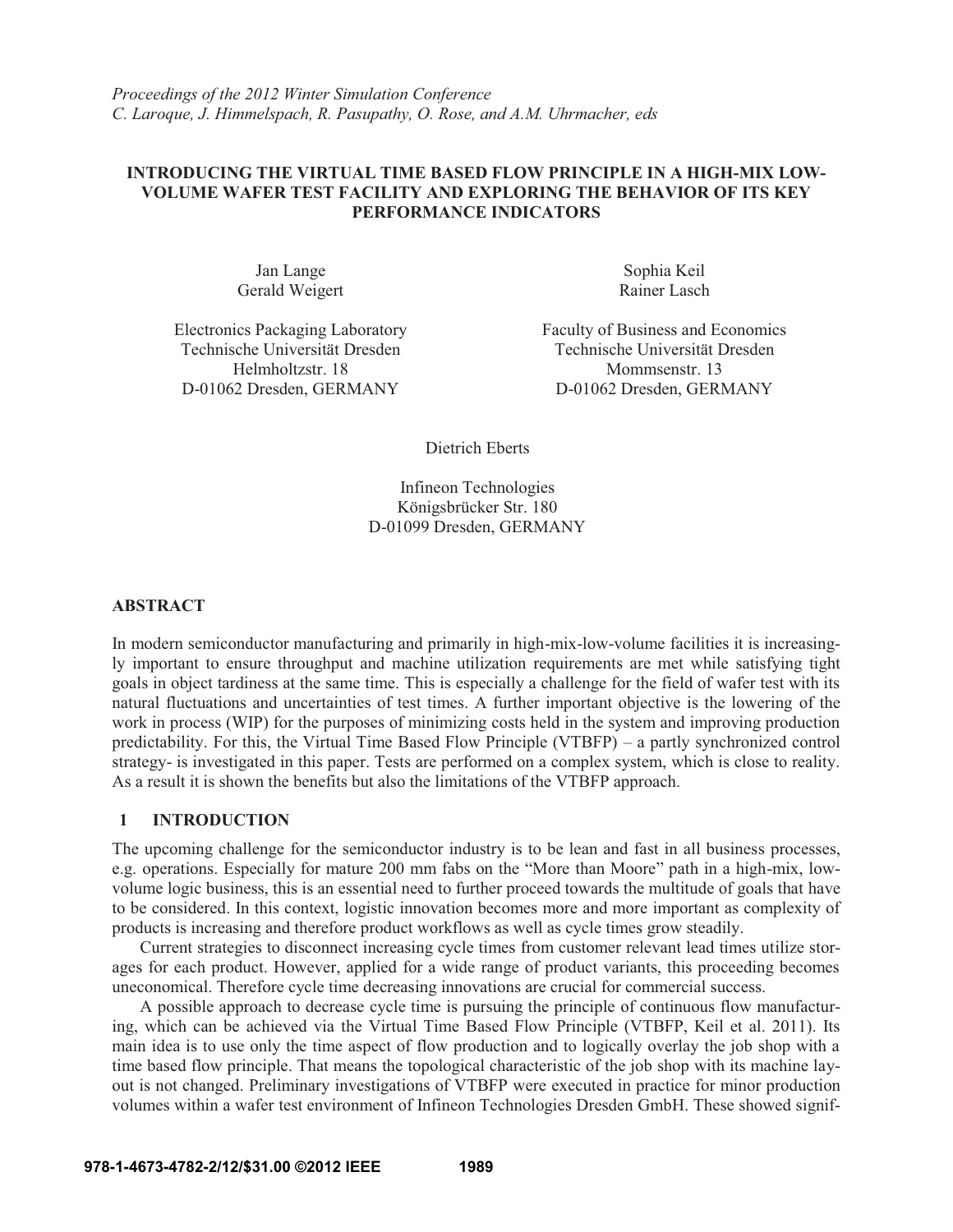icant results regarding cycle time and inventory reduction. Further work attends to variability management strategies for reducing complexity, e.g. with the toolbox of lean six sigma (Eberts et al. 2012).

A further extension towards a higher proportion of production volume of the VTBFP must be evaluated prior to execution, representing an adequate risk management for both delivery and efficiency while changing the production system. This is the motivation for the application of a simulation study: Up to which proportion of the production volume is the application of the VTFTB advisable without accepting the resulting risks? As a result, the study shall provide data on key performance indicators, such as tardiness, stock and utilization.

The paper is structured as follows: In chapter 2, VTBFP is presented for a general understanding to the reader, referring to prior publications. Chapter 3 as the main part of the paper includes the description of the close-to-reality wafer test model VTFTB and its evaluation, to deduct recommendations for the real environment. Results are presented in chapter 4, followed by a summary in chapter 5.

## **2 THE VIRTUAL TIME BASED FLOW PRINCIPLE**

Traditional manufacturing configurations are either process- or product-oriented. This leads to the differentiation of the two extremes (Miltenburg 2005): job shop manufacturing and flow production. In job shop manufacturing, tools are grouped according to their function (process-oriented). In a flow production, the installation of machines follows the product workflow (product oriented). Materials typically flow from one workstation directly to the following step. Usually, the raw process times of each production step are synchronized.

The chosen manufacturing configuration has an impact on achieving manufacturing goals including cycle time, capacity utilization, inventories and delivery reliability. Generally, within job shop manufacturing, high capacity utilization can be reached. Whereas flow production is more beneficial for minimal cycle times, low inventories as well as high delivery reliability. This depends on synchronization and balancing status of consecutive process steps . Although there are significant advantages in flow production, the established layout baseline in semiconductor production was and is undoubtedly job shop manufacturing (e. g. Chen et al. 2008; Keil et al. 2008).

However, job shop manufacturing style, which is typically assigned to make-to-order production or to small-series production, is common business practice in the gigantic mass production environments of commodity chip production. According to (Keil et al. 2008) there are three main reasons for this:

- - **High speed of innovation and short product life cycles prominently reflected by Moore's law** (Moore 1965, 1975): The semiconductor market is highly dynamic. Especially the commodity market has a high frequency of technology changes. Innovation speed causes changing products and thus changing product workflows. The classical flow principle would therefor require cost intensive rearrangements of tools all the time. Further preconditions for flow production are robust production processes. This may suffer by introducing new products.
- $\bullet$  **Economic conditions:** Since ICs are manufactured in cleanrooms, the design of new facilities is increasingly constrained by cross-contamination concerns, complex utility and chemical supply requirements. This causes rather high construction and space costs favoring compact factories. Equipment accounts for 80% of the total fab costs. Job shop allows simpler utility distributions, because the same tools with same utility distribution are installed in one area.
- **Characteristics of semiconductor production:** The fabrication of ICs is one of the most complex manufacturing processes in existence today and often requires several hundred process steps with significantly different single process times which makes synchronization of processes difficult. The product workflow is specific for every product and comprises reentrances.

Nevertheless the customers demand more and more integrated functions on a single chip. Therefore product complexity is increasing tremendously in the semiconductor industry. This results in increasing production process complexity, reflected in additional lithography layers for example. This causes longer cycle times and higher costs.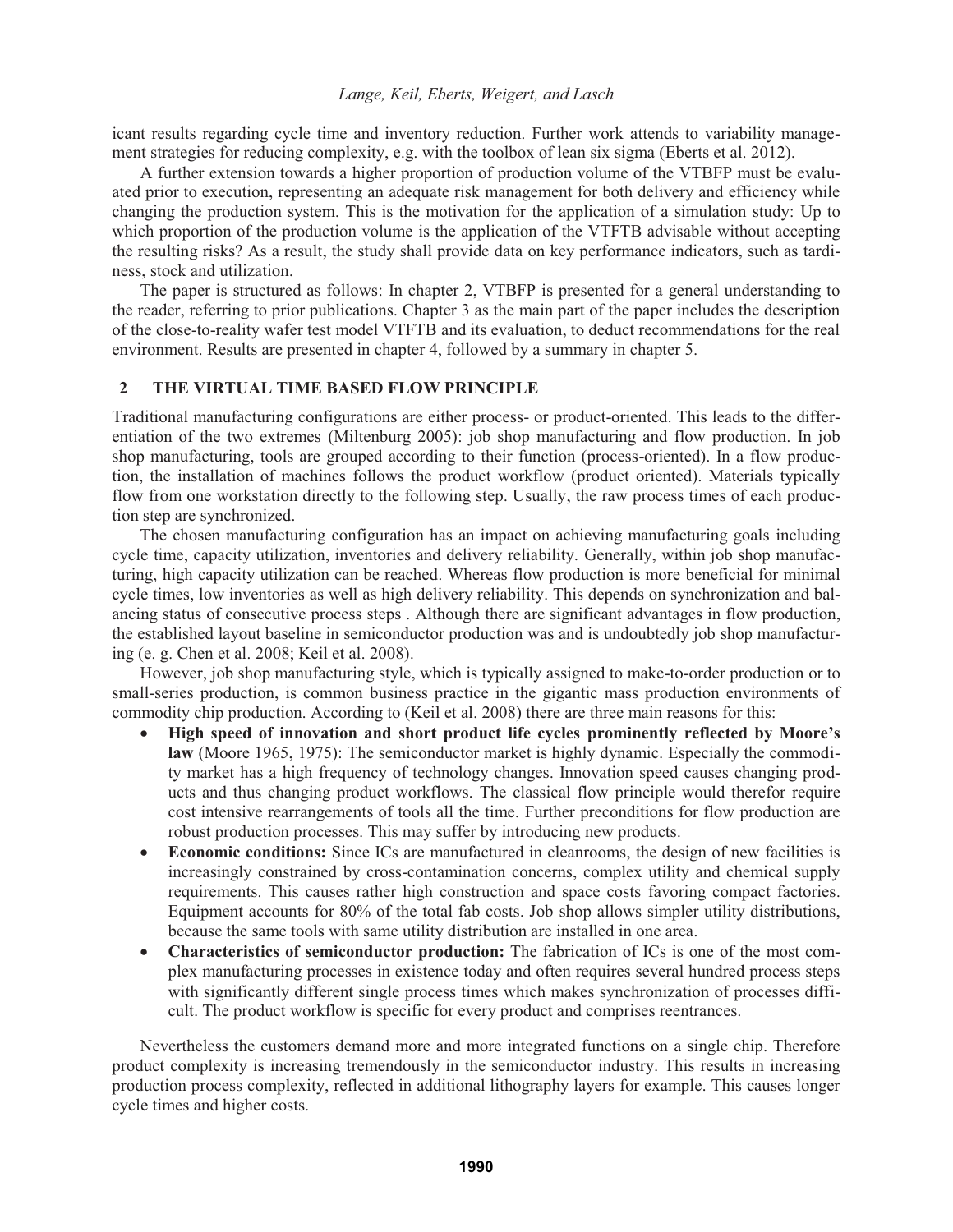One main leverage to improve this would be a manufacturing configuration according flow production. As already introduced, the introduction of the classical flow principle is not possible in this environment. This leads to the Virtual Time Based Flow Principle (Keil et al. 2011). Generally, beside the topological aspect of flow production which comprises the installation order of machines according to the product workflow, there is a second aspect: The matching of flow times and the capacity balancing of consecutive process steps as precondition for the continuous flow of material. Consequently, the topological aspect is not mandatory for applying flow production. Therefore, the main idea is to use only the time aspect of flow production and to logically overlay the job shop with the "Virtual Time Based Flow Principle" (VTBFP). That means the topological characteristic of the job shop is not changed.

Up to this point, there is a lack of manufacturing experience for applying only the time aspect of flow production to a topological job shop in semiconductor fabrication. This hampers the organizational innovation for changing a pure job shop system into such a flow-production-like controlled job shop. The lack of experience is further emphasized as there are only very few examples and studies which can be referred to. Although there are numerous publications for flow shops and job shops (cf. Uszoy 1994) for related concerns as e.g. their control strategy and input regulation strategies, there are rarely publications considering only the time aspect of flow control applied to a topological job shop. Evaluable data and statistics on how to implement this new production system are of similar rareness. As a consequence, no modeling approach is available, not even simulation studies.

The VTBFP is part of the approach 'Design for Flow by 3' which includes beside Design of Production Control for Flow also the design of Product Process of Record (POR) as well as organization for flow to reach the ideal of continuous flow manufacturing (Keil et al. 2011a). However, the focus of this paper lies on Design of Production Control for Flow with the VTBFP. Three key elements of design production controlling for flow are:

- $\bullet$  reducing complexity of long semiconductor production flows by splitting up of the complete POR into multiple sub-sections and building flow families,
- adapt clock based production schedules iteratively to continuous flow manufacturing and, thereby
- focusing on variability management.

In a high-mix, low-volume manufacturing environment new customer oriented speed flows would have to be designed for up to hundreds of products with up to 1000 single process steps for each product. The idea is to reduce complexity through the split up of the complete POR into multiple sub-sections and build flow families. A flow family is a united chain of consecutive single process steps which are similar within different product PORs, including the following similarities:

- $\bullet$ sections of complete POR,
- same or replacing tool types with similar process times for single process steps, and
- $\bullet$ length and sequence are similar.

In classical approaches, e. g. Value Stream Design, it is suggested to build product families (Rother and Shook 1999) which contain the whole product flow and belonging products are of one "class". In contrast, a flow family can contain totally different products with similar sections of POR. Once applied, complexity gets isolated within the above mentioned subsections.

These flow families are the basis for synchronized production control, which is a suitable means to manage complexity. Figure 1 shows the approach of the iterative adaption to a continuous flow. This is necessary, as the production system will be changed radically from job shop to flow production mode. Especially variability has to be regarded as a main detractor for introducing continuous flow manufacturing. The idea is to plan for each process the necessary variability buffer time individually.

Remember within the automotive industry all single process steps of an assembly line are synchronized. Therefore, a solution here is to split up each flow family into multiple so-called "Virtual Flow Units" with the same duration where several consecutive unit processes are grouped. Besides similarity there is no other rule on how to build flow families. One way could be to group them based on litho layers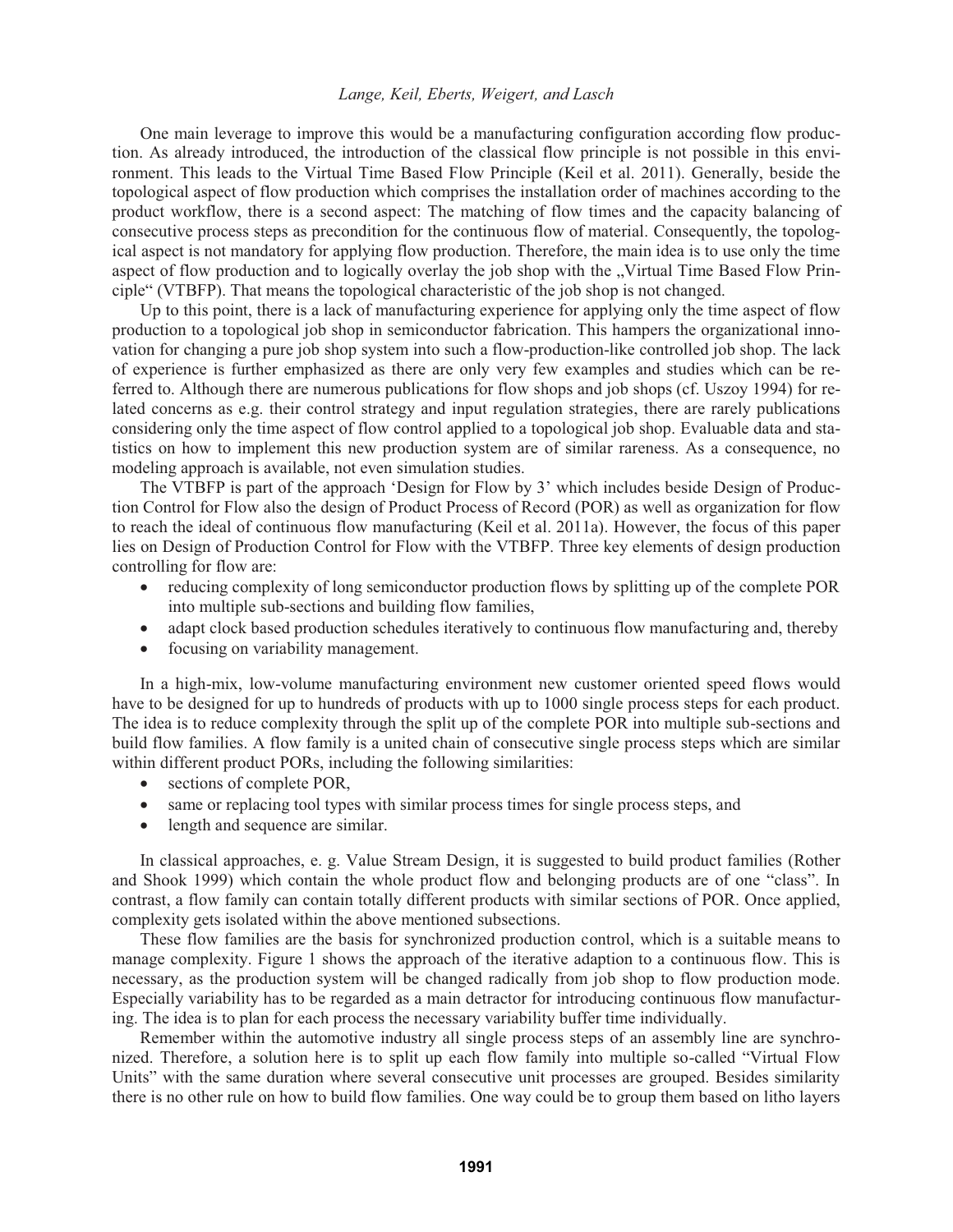(each family starting with a litho step), all with the same duration. The first flow unit is the pace maker, all following units contain as many processes (with an adequate variability buffer) until the sum of process times reaches the customer cycle time.

In a later stage fab the researched approach is successively introduced to a whole fab by merging with existing structures via several learning loops (Figure 1). Every learning loop includes a field test and at the end a pilot production phase in which the production plan is executed over a longer time period. The field tested clocked plan will continuously be modified according to latest information about both process speed calculation and made changes in surrounding processes. Over time the variability of buffer times ought to be decreased.



Figure 1: Approach of the iterative adaption to a continuous flow

The VTBFP principle was preliminary tested in a real wafer test environment for only 2 products. The promising results are shown in Keil et al. (2011). Further test with more than two products may be too risky in a real fab environment. Consequently, the behavior of VTBFP in the wafer test is investigated by simulation. Results should show key performance indicators and the influence to the existing manufacturing environment. The simulation model and simulation results are provided in sections 3 and 4.

# **3 EVALUATION OF VTBFP ON A CLOSE-TO-REALITY WAFER TEST MODEL**

In this section the behavior of VTBFP is investigated by further introducing it into an previously traditional dispatching rule controlled production. For this a wafer test facility is used with its special requirements and challenges. A discrete event simulation (DES) software is used for all simulation activities. This software is the 'simcron MODELLER' (Horn et al. 2006). Amongst others, it comprises a tool command language (Tcl) interface as well as a component object model (COM) interface for interoperation purposes. Thus, Tcl was used for modeling and creating models generically. The COM interface was used for integrating spread sheets as typical data containers. As the simulation models contain stochastic process times, 100 simulation runs were performed per scenario to receive robust system information.

## **3.1 Wafer Test**

The created model is oriented at the structure and behavior of a typical high-mix wafer test facility. With its high spreading and also high uncertainty of testing times it is of interest to improve tardiness and pre-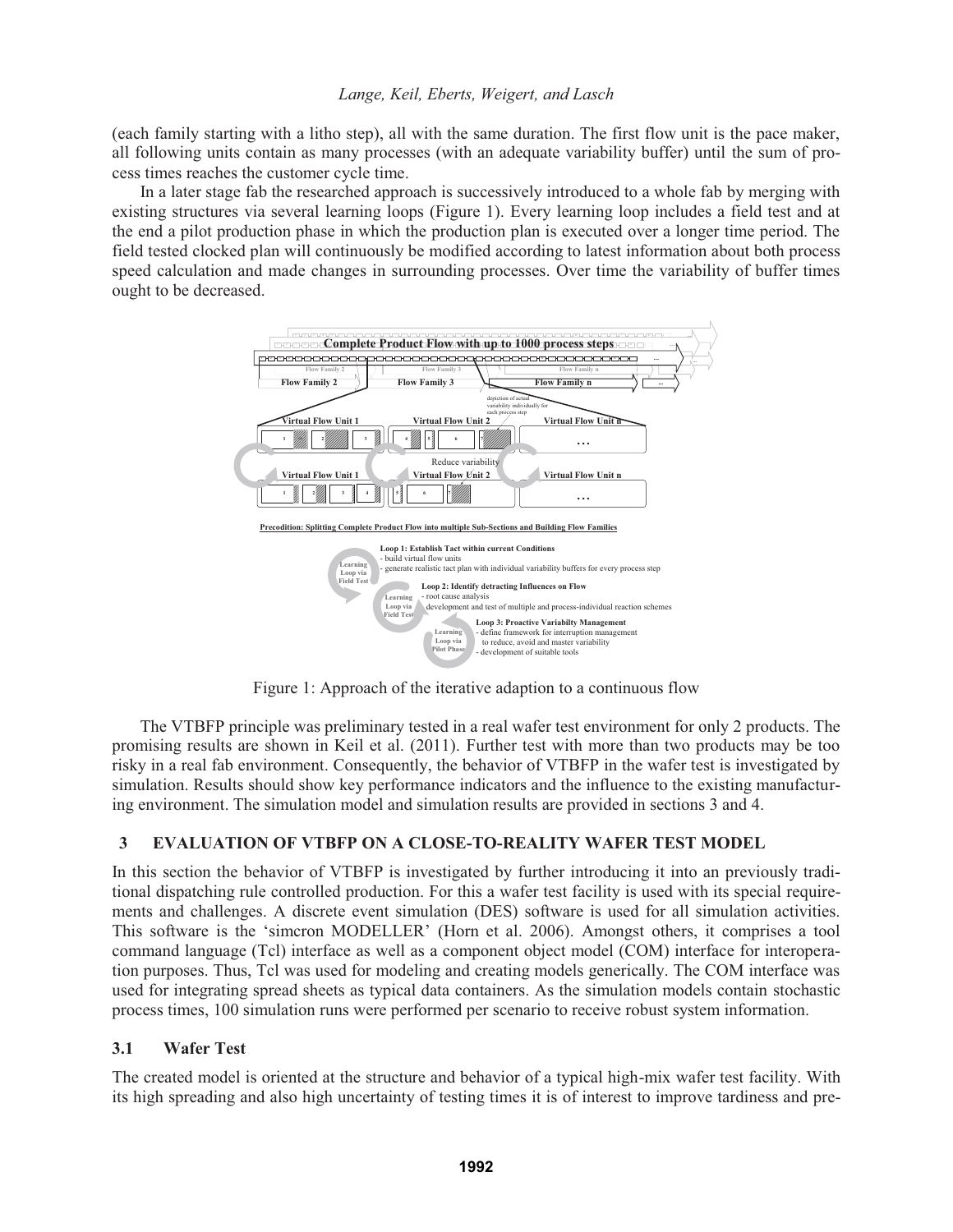dictability especially in this area of semiconductor manufacturing. There are researches for dispatching rules considering process time uncertainty in relation with predictability (e.g. Lange 2010). However, the advantages of VTBFP is estimated as far more promising.

Typically, the wafer test is situated between the so-called frontend and the backend of semiconductor manufacturing. Frontend processes are typically steps such as chemical vapor deposition (CVD), physical vapor deposition (PVD), etching or lithography for structuring. The backend generally comprises all packaging processes after wafer separation (dicing) like bonding and encapsulation. The wafer test itself can be broadly departed in four sections: optical inline inspection, parameter test, functional test and optical outgoing inspection (Figure 2). Whereas the parameter test characterizes the electrical parameters, the functional test characterizes the logical behavior of the wafers' chips. The investigated wafer test area comprises up to 15 process steps per product. This is explained in more detail in section 3.2.



Figure 2: Schematic structure of the wafer test

Within all operations of the wafer test, the functional test operations are most time-consuming and thus crucial for optimization. At the functional test a wafer is electrically connected in a tester equipment using a probe card. For this there are pre-defined feasible combinations of approved tester, probe cards and products (Figure 3). These combination are defined by a Boolean matrix the so-called dedication matrix.



Figure 3: Tester and Probe card dedication

Several product types with individual routes and process times are tested at the investigated wafer test. Additionally, products are separated into two general priority groups. There are normal products ('N') and less important 'filling ware' products ('F'). Whereas normal products are high value products which have a high priority class, filling ware products are low value products with low priority.

## **3.2 Wafer Test Model**

This section describes the general specifications of the model, the implementation of the VTBFPapproach as well as built scenarios for testing. The implemented model is derived from a real wafer test facility. In relation to the problem dimension of this real facility, the defined model comprises a downscaled problem size. However, it is still considered being big enough for showing also effects for the real system.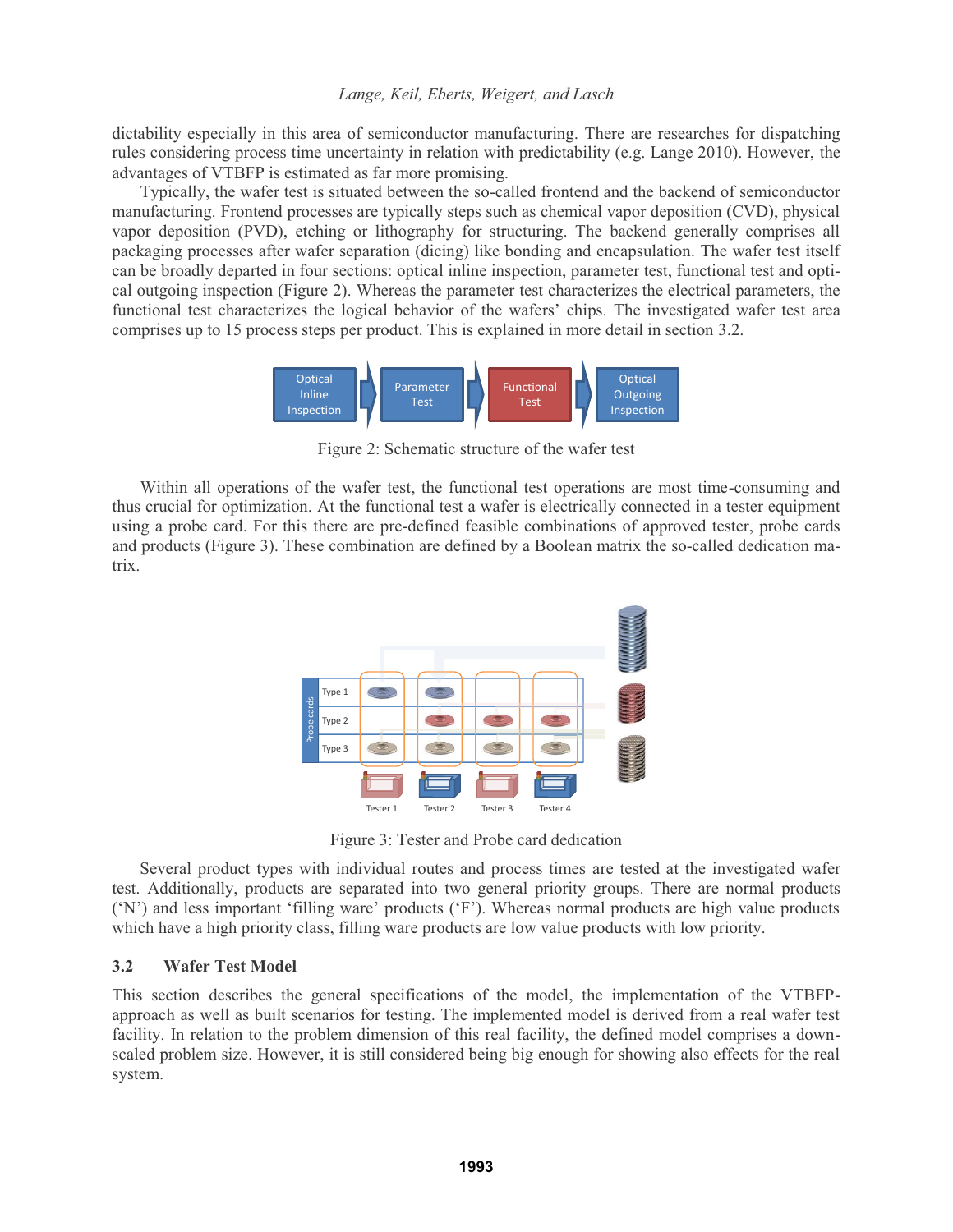## **General Specifications**

The wafer test is modeled as flexible job shop with recirculation. The model comprises 14 products having different routes and process times at equal stations. Routes can have up to 15 process steps. Within these there are functional testing, furnace steps, and other steps like optical clean, logistical steps or preparation for external delivery. All these steps are implemented in the model having their own productspecific process times and specific capacities. Details of two important steps are listed below:

- - **Functional test**: There is a dedication matrix for each functional test step specifying allowed combinations of products and tester. For changing the product type on a tester it is estimated to have a static setup time. In contrast to Klemmt et al. (2011), for purposes of keeping the model efficient, further setup topics as changing test programs or temperature setups are neglected as well as secondary resources (probe cards). To obtain a setup policy similar to reality, a tester processes jobs of same product until there is no other job of this product is available for a provided period. After this period the tester can change its setup to process another product.
- **Furnace step:** The furnace is modeled with unlimited capacity and has a gate interval of six hours.

Sets of process times are created out of original times for every product and step combination. So, for every lot a process time is selected randomly out of its related process time set. Product routes can have up to 15 process steps. However, the number of steps to pass is individual for every product. Figure 4 shows an example for four products extracted from the model.

## **Insertion**

The amount of lots to be tested per week is assumed to be constant in the model. The proportion of lot amounts was determined by means of real data. Table 1 shows the proportional amount of weekly introduced products.

| Product 1 2 3 4 5 6 7 8 9 10 11 12 13 14                                |  |  |  |  |  |  |  |
|-------------------------------------------------------------------------|--|--|--|--|--|--|--|
| Proportion [%] 1.3 4.2 6.7 2.9 4.2 4.6 2.1 3.4 8.4 5.0 8.4 33.6 6.7 8.4 |  |  |  |  |  |  |  |

Table 1: Proportion of intserted objects per week

## **Modeling the Existing Dispatching Strategy**

The control strategy of the existing manufacturing system was modeled by using the earliest due date (EDD) dispatching rule. EDD is a simple dispatching rule for achieving good results for time-related objectives such as tardiness or lateness. The traditional first-in-first-out (FIFO) dispatching approach is not used in this research since it has no effect on time-related objectives. In contrast to the more complex dispatching rule named operational due date (ODD), EDD is less effective for reentrant flows. However there are two reasons for implementing EDD instead. Firstly, compared to ODD, EDD has a better model performance by means of model calculation time. Secondly, the proportion of lots which actually have a reentrant flow is quite low. Consequently, EDD is considered as sufficient.

## **Modeling the Virtual Time Based Flow Principle**

As introduced above, the wafer test's typical characteristic is the relatively high product-specific variation of process times. Furthermore, products usually have a wide spread in their average test times. So, a pure clocked assembly line is not to advisable. This leads to VTBFP as an intelligent product clocking approach. The modeling of the Virtual Time Based Flow Principle is mainly in the aggregation of several route operations into defined clocked segments for each product with preferably exclusive machine rights, if necessary. Figure 5 exemplarily illustrates the routing and the made segmentation for four products. For this, a segment is depicted by a shade of gray. It can be seen that segments are defined individually for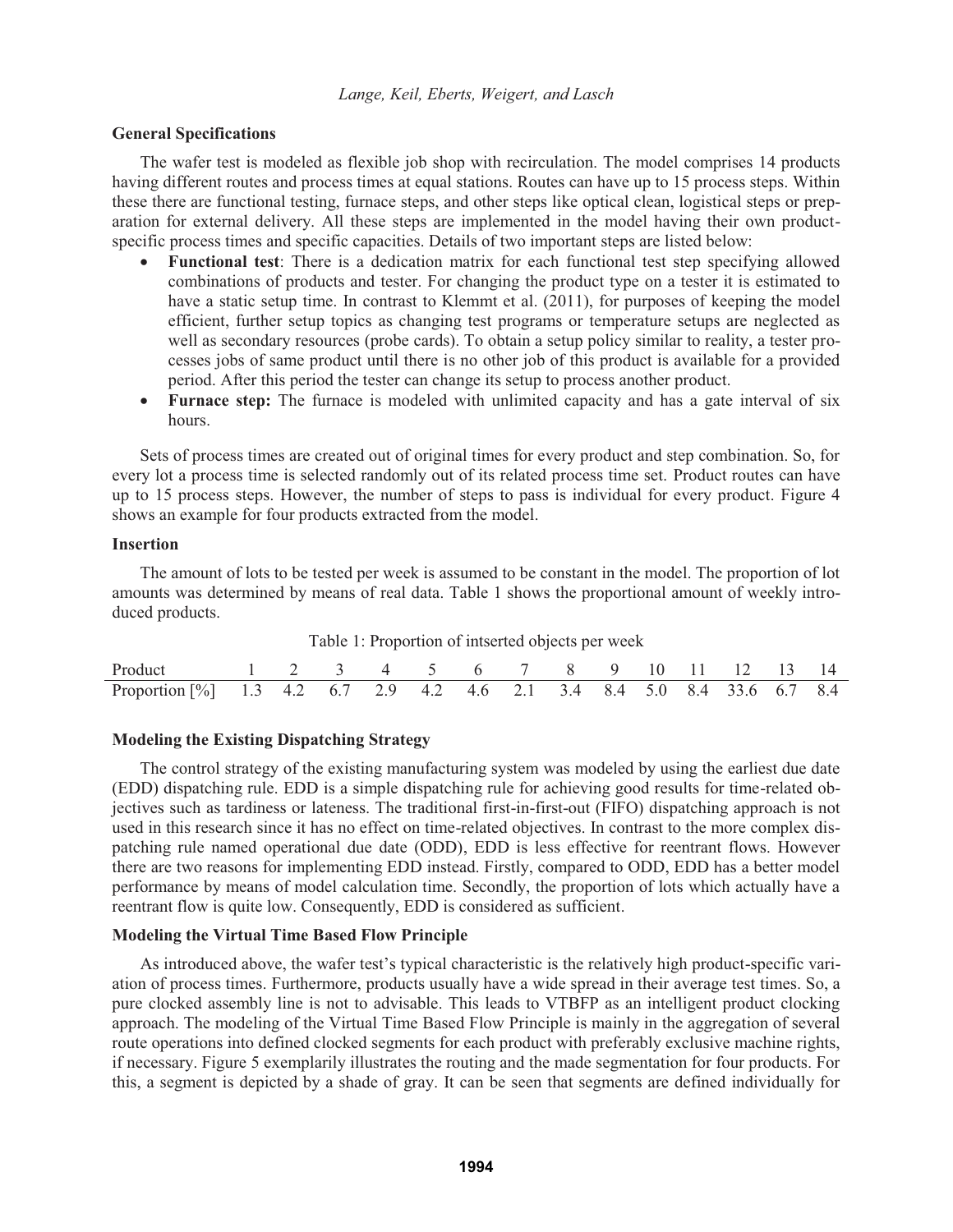each product and that segments can contain and combine different operations. Thereby, several operations can utilize identical machines.





For implementing clock segments as introduced in section 2, a barrier is created after the last operation of every clock segment. This is done separately for every product type. The barrier stops premature lots which are processed according to VTBFP. In the opposite case, if a lot arrives to a barrier later than the barrier due date, this lot is not blocked and free to be processed until reaching the next barrier. The barrier dates are calculated for every single job according to formula (1), where  $t_j^{release}$  is the release date of a job,  $t_j^{clock}$  is the section duration per clock, *j* is a job out of *J* jobs and *i* is a segment out of the range from 1 to the maximum segment number  $I$ .

$$
t_{i,j}^{barrier} = t_j^{release} + \frac{i * t_j^{clock}}{I}, \ i \in [1, I], j \in J
$$
 (1)

Table 2 provides an overview about planned cycle time, number of clocked sections and durations of these sections for every product.

|           | Planned<br>product<br>cycle time | Number of<br>clocked<br>sections | Section<br>duration<br>per clock |            | Planned<br>product<br>cycle time | Number of<br>clocked<br>sections | Section<br>duration<br>per clock |
|-----------|----------------------------------|----------------------------------|----------------------------------|------------|----------------------------------|----------------------------------|----------------------------------|
| Product 1 |                                  | 4                                | 0.25                             | Product 8  | 0.5                              | 3                                | 0.17                             |
| Product 2 | 0.54                             | 3                                | 0.18                             | Product 9  | 0.31                             | 3                                | 0.10                             |
| Product 3 | 0.43                             | 4                                | 0.11                             | Product 10 | 0.25                             | 3                                | 0.07                             |
| Product 4 | 0.5                              | $\overline{4}$                   | 0.13                             | Product 11 | 0.3                              | $\overline{4}$                   | 0.08                             |
| Product 5 | 0.67                             | $\overline{4}$                   | 0.17                             | Product 12 | 0.15                             | 3                                | 0.05                             |
| Product 6 | 0.46                             | $\overline{4}$                   | 0.12                             | Product 13 | 0.2                              | 3                                | 0.07                             |
| Product 7 | 0.5                              |                                  | 0.17                             | Product 14 | 0.23                             | $\overline{4}$                   | 0.06                             |

Table 2: Cycle time and clock attributes per product

Since sections are defined separately for products (time and segmentation) and jobs (different starting dates and so different barriers), there is an appealingly chaotic system from a top view to the system. However, in detail there is the system of VTBFP. As a reminder there are no barriers for non-clocked lots.

## **Assigning exclusive machines for VTBFP products**

Assigning exclusive machines for clocked products is important especially as there are variant process times. So, a simple stable synchronized workflow is not possible. Without capacity dedication this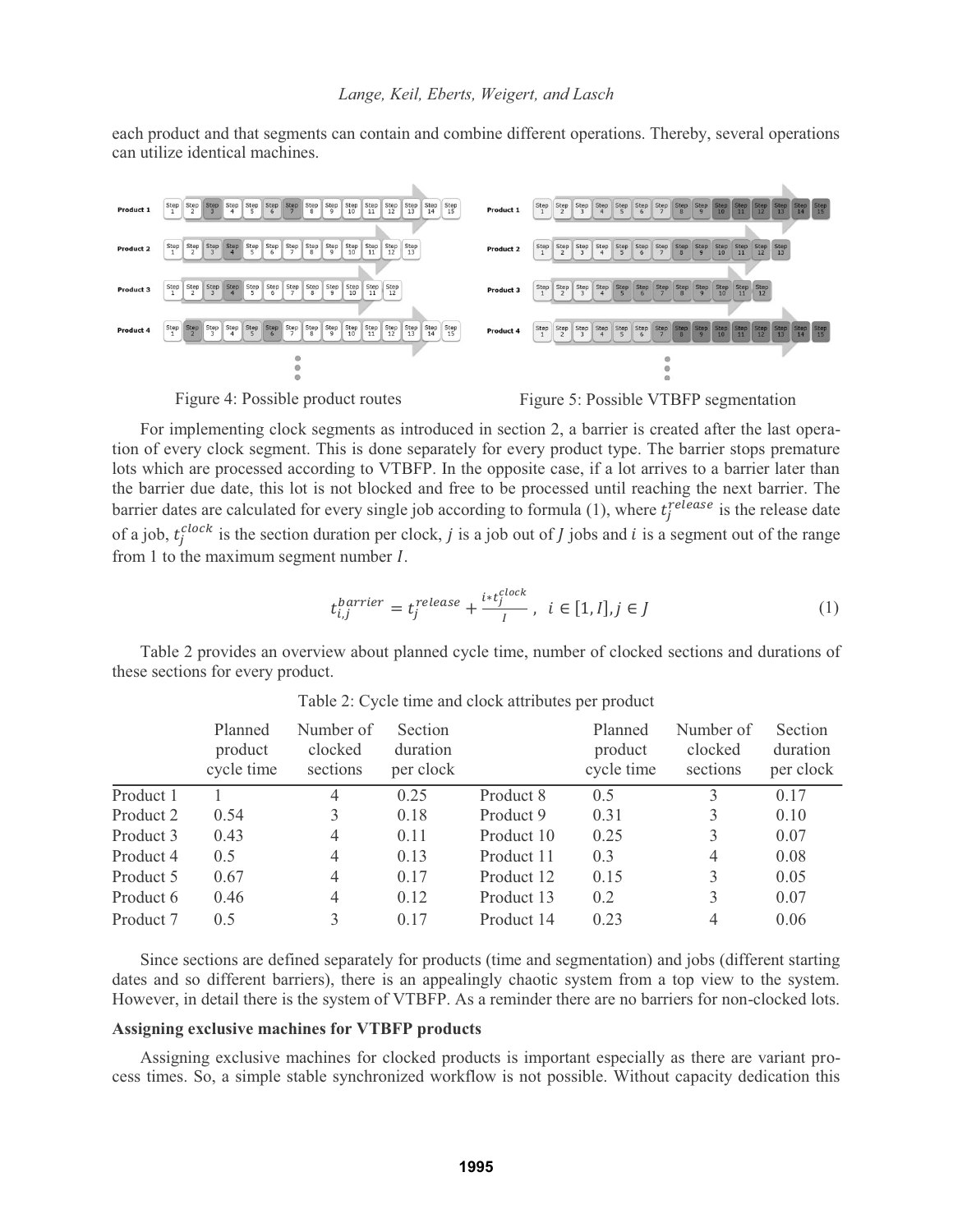results in changing a product, when there is free capacity even for a short time. Consequently, the number of setup rises. This can be prevented by creating dedication matrices for clocked products.

Exclusive machines for products are important for VTBFP control and only VTBFP-controlled products have those in this model. Furthermore, as the functional test operations are the most critical ones, exclusive machines are only provided for these. For purposes of keeping the model simple, there are no exclusive machines determined for remaining steps as these are less resource critical and have no setups. Exclusive machines are provided by reduced dedication matrices, where feasible tester are defined for products. Reduced dedication matrices are built for every scenario except the first scenario as defined in the following sub-section.

The first scenario uses the original dedication matrix, which defines the superset of all feasible product-tester combinations. In this case there are the least dedication restrictions and the allocation rate of 'true' is about 35%. As already introduced, only VTBFP-clocked products are tried to have exclusive machines. Remaining products retain share remaining machines. So, for the clocked products exclusive machines are calculated meaning a sufficient tester allocation for the required capacity.

The exclusive allocation of machine is still viable for low proportions of VTBFP products. However, since the overall system capacity is of course restricted, by increasing VTBFP proportion clocked products are more and more forced to share machines also considering the products' required capacity. Further information can be found in Doleschal et al. (2012).

### **Model scenarios**

For researching the influence of introducing VTBFP, several scenarios are created. Within these scenarios, the grade of clocked products ('C') is increased. Beginning from the most important product 'Product 1' to the least important product 'Product 14'. This is shown in Table 3. Clocked products have a higher prioritization than non-clocked products. The first scenario has no clocked products and represents the initial configuration. The last scenario represents a fully VTBFP-clocked system. The period of observation is exactly one week. Thereby, the model is initially loaded and simulated for a period of five weeks. The system's behavior is solely evaluated for the third week. So, falsifications by simulation start and end effects are reduced.

| Scenario       | <b>Product 1</b> | Product 2    | Product 3    | Product 4    | Product 5    | Product 6    | Product 7    | Product 8    | Product 9    | <b>Product 10</b> | <b>Product 11</b> | <b>Product 12</b> | <b>Product 13</b> | Product 14 |
|----------------|------------------|--------------|--------------|--------------|--------------|--------------|--------------|--------------|--------------|-------------------|-------------------|-------------------|-------------------|------------|
| $\mathbf{1}$   | $\mathsf{N}$     | $\mathbb N$  | $\mathsf{N}$ | $\mathsf{N}$ | N            | $\mathsf{N}$ | N            | N            | N            | F                 | F                 | F                 | F                 | F          |
| $\overline{2}$ | C                | N            | N            | N            | N            | N            | N            | N            | N            | F                 | F                 | F                 | F                 | F          |
| 3              | $\epsilon$       | $\mathsf{C}$ | N            | N            | N            | N            | N            | N            | N            | F                 | F                 | F                 | F                 | F          |
| $\overline{4}$ | $\mathsf{C}$     | $\mathsf{C}$ | $\mathsf{C}$ | N            | и            | N            | N            | N            | N            | F                 | F                 | F                 | F                 | F          |
| 5              | C                | $\mathsf{C}$ | $\mathsf{C}$ | $\mathsf{C}$ | N            | $\mathbf{N}$ | $\mathbf{N}$ | N            | N            | F                 | F                 | F                 | F                 | F          |
| 6              | $\mathsf{C}$     | $\mathsf{C}$ | $\mathsf{C}$ | $\mathsf{C}$ | $\mathsf{C}$ | N            | N            | N            | N            | F                 | F                 | F                 | F                 | F          |
| $\overline{7}$ | $\mathsf{C}$     | $\epsilon$   | $\epsilon$   | c            | $\mathsf{C}$ | c            | N            | N            | N            | F                 | F                 | F                 | F                 | F          |
| 8              | c                | $\mathsf{C}$ | $\subset$    | c            | c            | c            | c            | N            | $\mathsf{N}$ | F                 | F                 | F                 | F                 | F          |
| 9              | $\mathsf{C}$     | $\mathsf{C}$ | $\mathsf{C}$ | $\mathsf{C}$ | $\mathsf{C}$ | $\mathsf{C}$ | $\mathsf{C}$ | $\mathsf{C}$ | N            | F                 | F                 | F                 | F                 |            |
| 10             | $\mathsf{C}$     | $\mathsf{C}$ | $\mathbf C$  | c            | $\mathsf{C}$ | C            | $\mathsf{C}$ | $\mathsf{C}$ | $\mathsf{C}$ | F                 | F                 | F                 | F                 | F          |
| 11             | c                | c            | $\mathsf{C}$ | $\epsilon$   | $\epsilon$   | c            | $\mathsf{C}$ | $\epsilon$   | $\mathsf{C}$ | c                 | F                 | F                 | F                 | F          |
| 12             | c                | $\mathsf{C}$ | $\mathsf{C}$ | c            | c            | c            | $\mathsf{C}$ | $\mathsf{C}$ | $\epsilon$   | $\subset$         | $\epsilon$        | F                 | F                 | F          |
| 13             | $\mathsf{C}$     | $\mathsf{C}$ | $\mathsf{C}$ | $\mathsf{C}$ | $\mathsf{C}$ | $\mathsf{C}$ | $\mathsf{C}$ | $\mathsf{C}$ | $\mathsf{C}$ | $\mathsf{C}$      | $\mathsf{C}$      | $\mathsf{C}$      | F                 | F          |
| 14             | $\mathsf{C}$     | $\mathsf{C}$ | $\mathsf{C}$ | $\mathsf{C}$ | $\mathsf{C}$ | $\mathsf{C}$ | $\mathsf{C}$ | $\mathsf{C}$ | $\mathsf{C}$ | $\mathsf{C}$      | $\mathsf{C}$      | C                 | $\mathsf{C}$      | F          |
| 15             | c                | $\mathsf{C}$ | c            | c            | C            | c            | c            | c            | $\mathsf{C}$ | C                 | c                 | c                 | C                 |            |

Table 3: Subdivision of products for each scenario (F..filling ware, N..normal product, C..clocked product)

Figure 6 shows the proportion of clocked and non-clocked objects per scenario. It can be seen that introduced object amounts are not uniformly distributed. This reflects Table 1. In Figure 7 the proportion of clocked products by means of required tester capacity is displayed per scenario.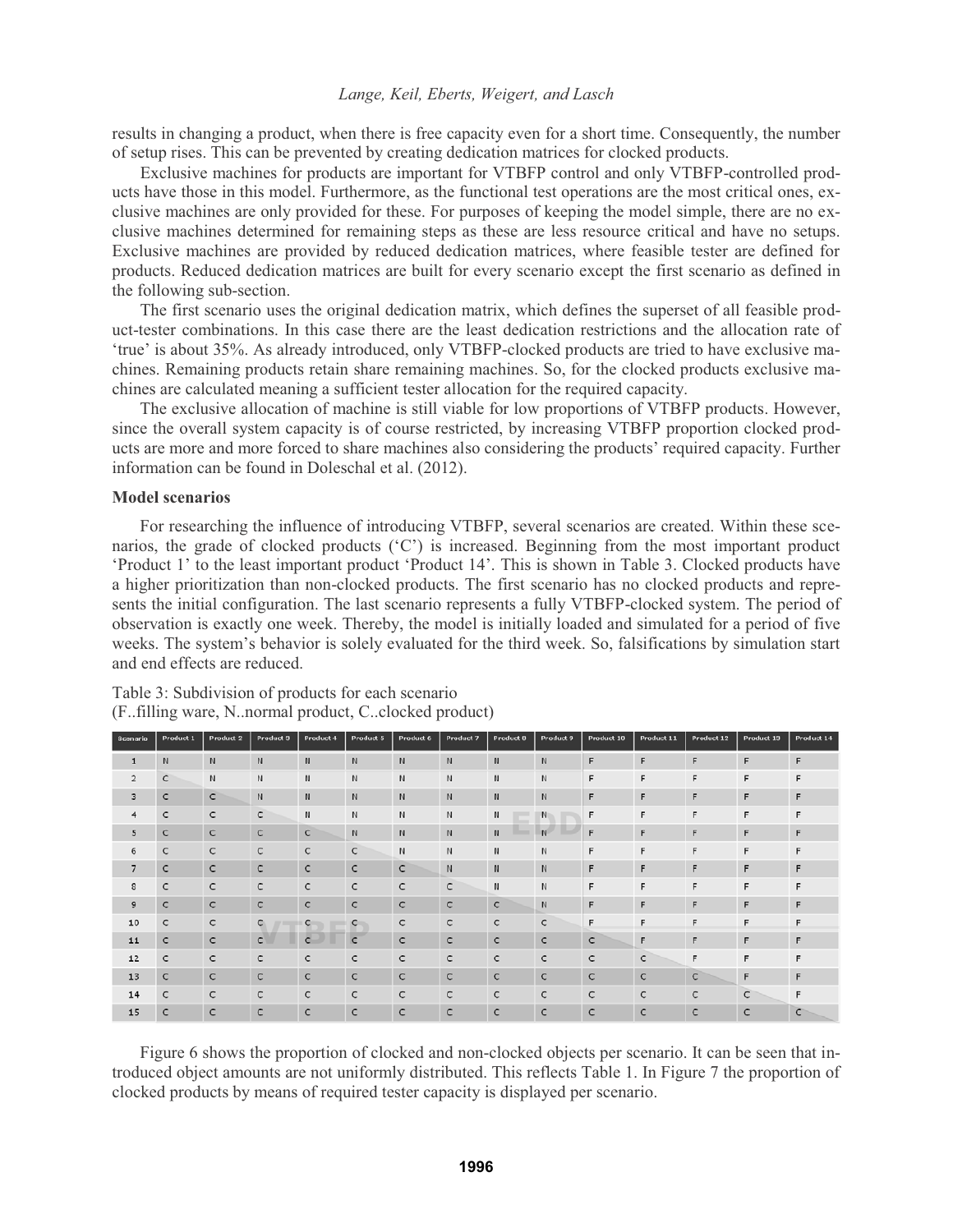



Figure 6: Clocked objects by scenario Figure 7: Clocked tester capacity by scenario

#### **Objectives**

Beside common objectives as maximizing throughput and minimizing stock, the primary objectives for the given wafer test model are lateness and tardiness. According to Pinedo (2008) the lateness  $L_i$  of a job *j* is defined as  $L_i = C_i - d_i$ , where  $C_i$  is the completion time and  $d_i$  is the due date of job *j*. In the same way the tardiness  $T_i$  of a job *j* is defined by  $T_i = \max(C_i - d_i, 0)$ .

### **4 RESULTS**

This section provides results for introducing VTBFP into an EDD controlled process. Figure 8 shows the determined mean values for tardiness, lateness throughput and the number of setups over all evaluated jobs for all scenarios enlisted in Table 3. The results are normalized to those of a scenario without any clocking (scenario 1).

By introducing VTBFP for more and more products, tardiness gets increasingly smaller in the scenarios 2 till 5 and reaches values of less than 80% for scenarios 6 and 7. According to Figure 6 these scenarios equate to a clocking proportion of about 22% of the fed-in objects or according to Figure 7 about 46% of the required tester capacity. By scenario 8 and further ones, the mean tardiness values are rising again. The same is to say about lateness as it is very similar to tardiness.

For this model, similar system behavior was repeatedly observed for several runs and minor parameter changes. This means, for the regarded system there is a minimum between scenario 5 and scenario 8. For scenarios 10 and higher the system behavior tends to be undetermined meaning that small changes of input parameters may have high effect to the system behavior. So, the regarded system seems to react instable for a high degree of clocked products. The reasons for this may be first in the increasingly reduced dedication matrices of the functional testers and second in the lack of EDD controlled filling ware products, which are capable using free machine capacity more flexible.

Figure 8 also shows the determined throughput over the scenarios 1 to 15. The throughput describes the number of readily produced jobs in the period of the evaluated week. After a slight increase up to scenario 5 it decreases again reaching its minimum in scenario 15. Generally, it seems that throughput stagnates up to a certain grade of VTBFP-clocking and declines continuously for excessing it. For the regarded system, the limit for stable throughput is about 30% of clocked objects or 60% of clocked tester capacity . However throughput variations stay low. The system stock first decreases overall about 20% till scenario 5 and stays at a level for higher scenarios. Finally, the number of performed setups in the functional test steps is also depicted in Figure 8. The number of setups declines with every scenario. This effect results primarily from the reduced dedication matrices lowering the number of allowed tester per product. As a positive side-effect the time blocked by setups is so available for processing. So tester utilization is reduced by nearly 10% for the regarded system without having a lower throughput. This means a higher overall effectiveness of the system.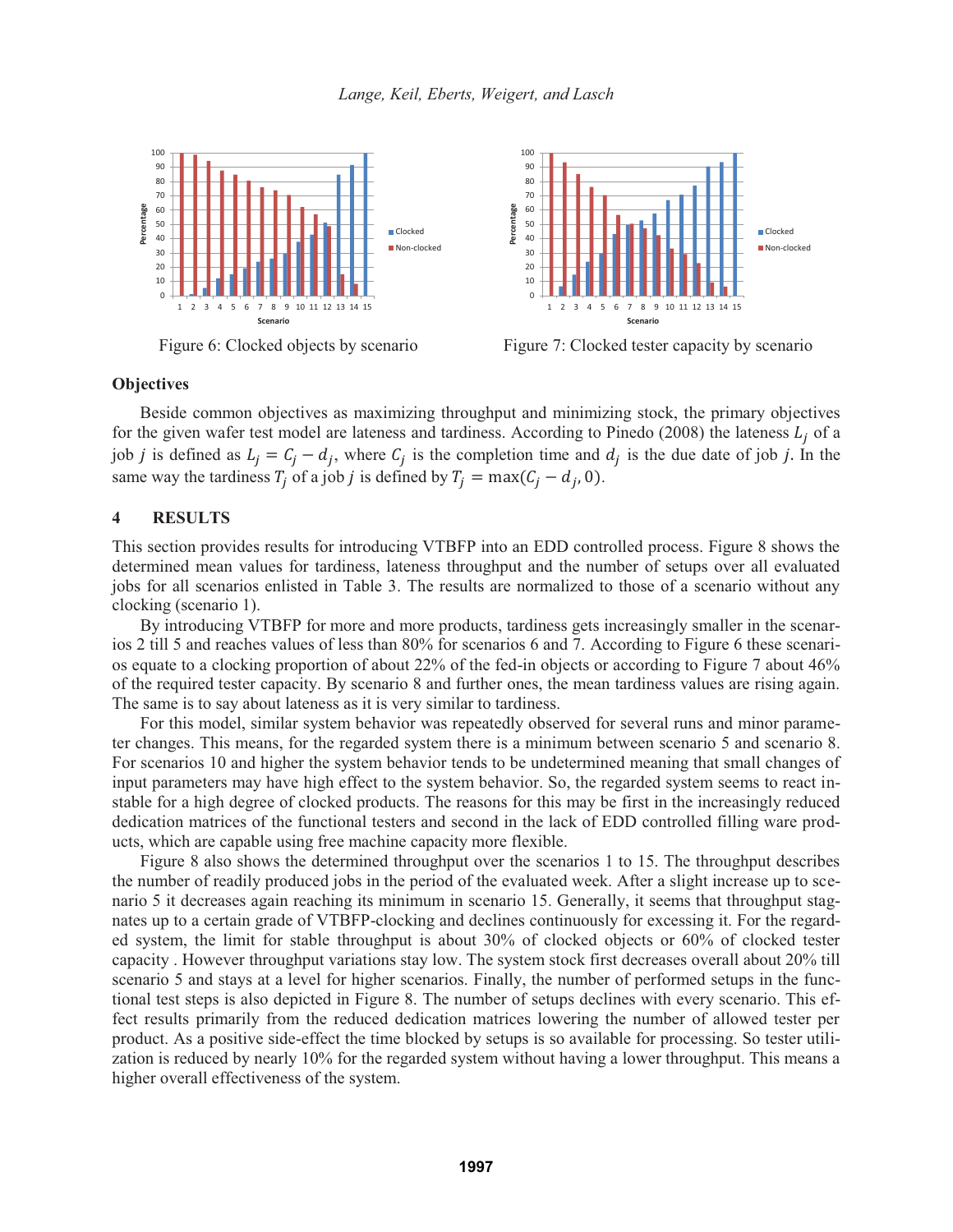

Figure 8: Results with normal dedication

Figure 9 and Figure 10 show results using differently created dedication matrices in the functional test for assigning exclusive machines for VTBFP-clocked products. Whereas results of Figure 9 are based on dedication matrices with stricter assigning of exclusive machines, these are more loose for matrices where results of Figure 10 are based on. A loose dedication means more overlapping in the dedication matrices. Results show that the system behavior is depending on the underlying creation of the dedication matrices for the functional test steps. A tighter dedication thereby creates a smaller optimal window.







Research by Doleschal et al. (2012) shows that it is generally possible to use the VTBFP-approach without assigning exclusive machines. However, due to the stochastic process times and the more balanced work flow created by VTBFP, the number of setups rises immensely. Thus, assigning exclusive machines for products is advisable. This may be less useful for process lines without any setups. Finally it can be said that the achieved results are to be considered as qualitative results. Other systems may show a different behavior and need separate considerations.

## **5 SUMMARY**

A DES-based evaluation system was developed to research the behavior of VTBFP in an existing wafer test facility. For this purpose, a complete wafer test environment with 14 products and 15 process steps with a detailed functional test was modeled. Since the wafer test has varying process times, a pure synchronized approach is less appropriate. VTBFP provides a promising approach to ensure the main goal of the wafer test: Fulfillment of production deadlines and volumes. The behavior of VTBFP was researched with a continuous rise of the proportion of VTBFP-controlled lots. Under the given system parameters it turned out, that a partly VTBFP clocking can be advantageous. The optimum window thereby was in a domain of 15% till 30% of the introduced lots which correlates in the given system to 30% till 55% of the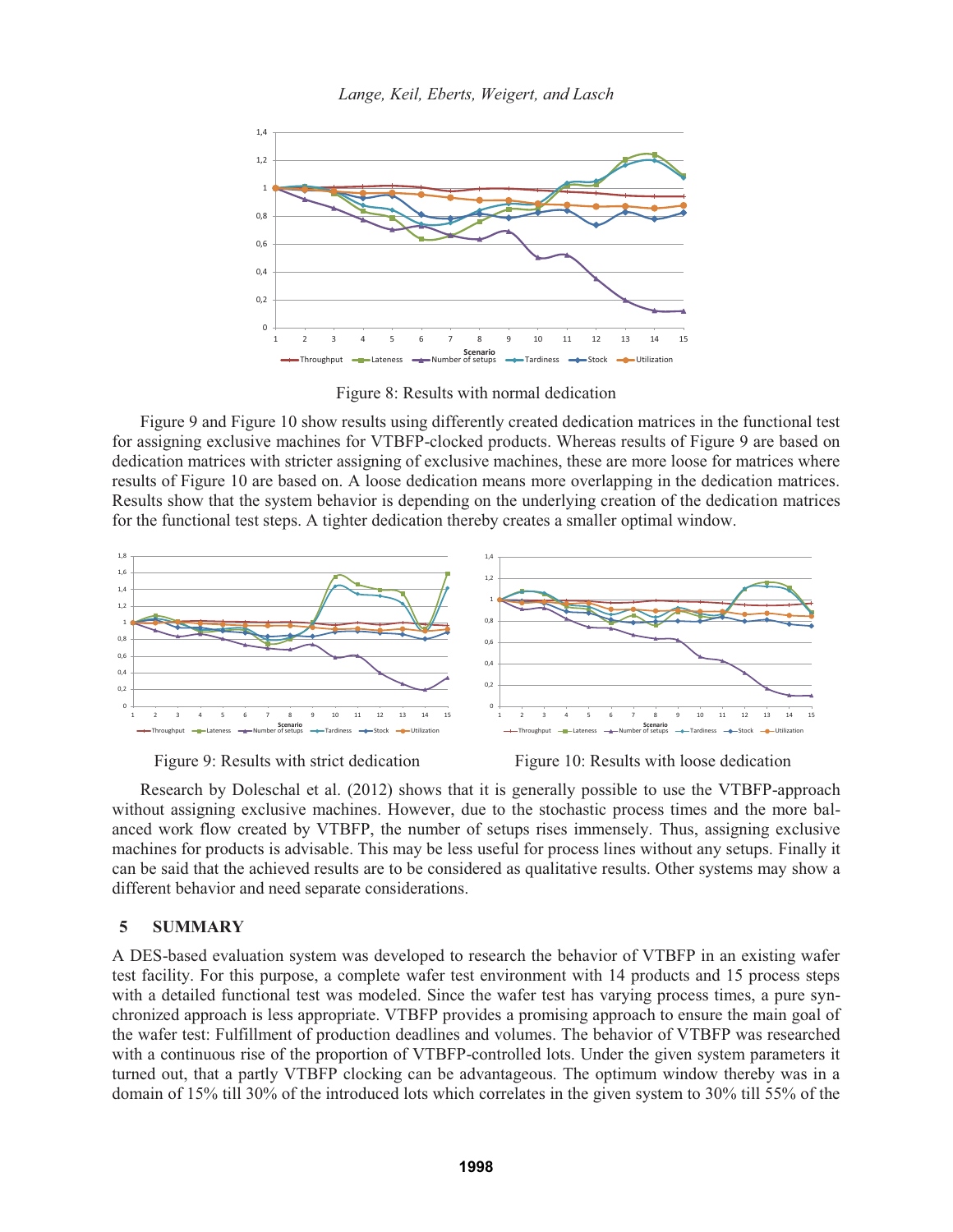tester capacity. Furthermore, setups are reduced significantly by combining VTBFP with a reduced dedication for steps having setups as the functional test in this example. However, the determination of exclusive machines has significant influence to the overall system behavior.

Next steps to be pursued are: Firstly, introducing the VTBFP/ODD mix successively into other work centers of the wafer fab and finally applying the VTBFP/ODD mix to the whole fab. Secondly, improving the model by implementing a more detailed setup according to the approach introduced in Klemmt et al. (2011) which could improve result quality. Thirdly, as this research provides a result for a single wafer test facility with its specific product mix and product volumes, the good results obtained for this setting have to be further researched on other environments to validate the results and to obtain more general findings of applying the VTBFP/ODD mix.

#### **ACKNOWLEDGMENTS**

This research is funded by the European Social Fund (ESF), project number 080942881 and also financially supported by the Federal Ministry of Education and Research of the Federal Republic of Germany (Project No 13N10769).

### **REFERENCES**

- Chen, J. C., R. Daiz and C. W. Chen. 2008. "A Practical Fab Design Procedure for Wafer Fabrication Plants." In *International Journal of Production Research*, Vol. 46, No. 10, 2565–2588.
- Doleschal, D., J. Lange, A. Klemmt and G. Weigert. 2012. "Improving Flow Line Scheduling by Upstream Mixed Integer Resource Allocation in a Wafer Test Facility." In *Proceedings of the 2012 Winter Simulation Conference.*
- Eberts, D., R. Rottnick, G. Schneider, S. Keil, R. Lasch and O. Buhmann. 2012. "Managing variability within wafertest production by combining lean and six sigma." In: *Advanced Semiconductor Manufacturing Conference (ASMC),* 33-38, 15-17.
- Horn, S., G. Weigert, S. Werner and T. Jähnig. 2006. "Simulation based scheduling system in a semiconductor backend facility." In *Proceedings of the 2006 Winter Simulation Conference*, 1741-1748.
- Keil, S., A. Deutschländer, R. Lasch, H. Heinrich and G. Schneider. 2008. "Flow Production in Semiconductor Industry – a Paradigm Shift in IC-Manufacturing." In *Proceedings of the 18th International Symposium Research-Education-Technology*. Danzig.
- Keil, S., D. Eberts, T. Igel, G. Schneider, K. Wilhelm, R. Lasch and A. Deutschländer. 2011a. "Innovation and Manufacturing Excellence in Mature Multi-Product Semiconductor Fabrication Facilities via Design by 3." In: IEEE 2011 Semiconductor Conference Dresden, 1-5.
- Keil, S., R. Lasch, G. Schneider, D. Eberts, K. Wilhelm, I. Gestring and A. Deutschländer. 2011. "Establishing Continuous Flow Manufacturing in a Wafertest-Environment Via Value Stream Design." In *Proceedings of 22nd Annual IEEE/SEMI AMSC Conference*, 112-118. Saratoga Springs, NY.
- Klemmt, A., J. Lange, G. Weigert, E. Beier and S. Werner. 2011. "Combination of simulation and capacity optimization for detailed production scheduling in semiconductor manufacturing." In *Proceedings of the 21th International Conference on Flexible Automation and Intelligent Manufacturing*, Taichung, Taiwan, 603-610.
- Lange, J., A. Klemmt and G.Weigert. 2010. "Robust dispatch strategies for highly variant process times." In *Proceedings of the 20th International Conference on Flexible Automation and Intelligent Manufacturing*, Oakland, California, USA, 988-995.
- Miltenburg, J. 2005. *Manufacturing Strategy: How to Formulate and Implement a Winning Plan.* Productivity Press.
- Moore, G. E. 1965. "Cramming more Components onto Integrated Circuits." In *Electronics*, vol 38.
- Moore, G. E. 1975. "Progress in Digital Integrated Electronics." In *IEDM Techn. Dig.*, 11-13.
- Pinedo, M. 2008. *Scheduling: theory, algorithms and systems*. Springer.